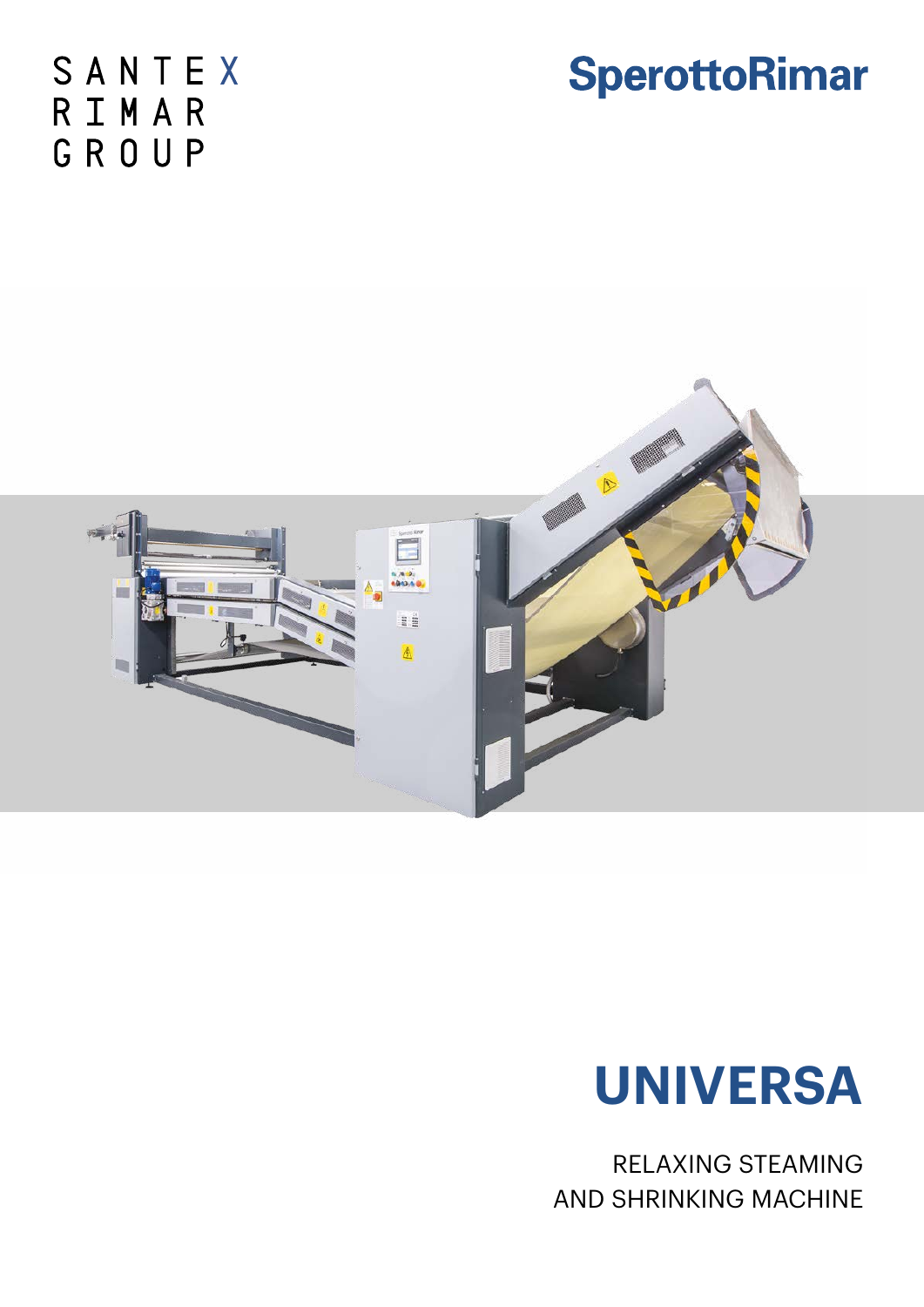### **SperottoRimar**

### **UNIVERSA**

The steaming and relaxation process without tensions of woven and knitted fabrics have a new benchmark with UNIVERSA

Innovative design and flexibility of use grant the UNIVERSA technical and operational advantages. The level of stabilization and swelling obtained are excellent with a great range of articles having different compositions.



A steaming roller, covered with anti slippery material, lays the fabric on the conveyor belt.

The right degree of overfeeding is assured by adjusting the feeding roll. The adjustment can be manual, by a potentiometer, or automatic by a photocell which detects the fabric position.

The driven conveyor belt transports the fabric inside the steaming tunnel. The relaxing and swelling effects are provided by the direct steam injected and by the belt vibrations. The belt vibration is generated by a dedicated roller placed under the conveyor belt. Amount of steam and vibration level are adjustable, according to the treated fabrics and the required result.

The top of the steaming tunnel is closed by a series of steam heated panels. Escaping steam at tunnel entry and exit is trapped and sucked by specific suction hoods. Heated panels and suction hoods are to prevent steam condensations which can lead to water drops on the fabric.

The steaming tunnel injecting steam nozzles are the results of Sperotto Rimar research and experience. The special design ensures the uniform and effective passage of the steam through the fabric to achieve the best steaming results.

At machine exit, an inclined conveyor belt transports the fabric without tensions to the plaiter (flat or variable length).

Under the conveyor belt exit there is a suction unit to cool the fabric and remove residual steam.

#### **Advantages of Universa**

- Maintenance and cleaning are now faster and economical thanks to innovative automatic opening of the steaming section that allows a quick and efficient removal of all the impurities deposited inside
- Self-threading-in to facilitate the use
- Heavy reduction of the steam consumption

#### **Applications**

Universa can be used every time relaxing, shrinking and bulking effects are required. Removal of excessive shine imparted to the fabric in the previous finishing operations. It can be used to relax and shrink the fabric before the decatizing treatment. In this case Universa and any decatizing machine can be connected and operate as a finishing line.

#### **Field of Applications**

Universa is able to treat almost all kind of fabrics: woven and knitted wools and silks, synthetic, cellulosic and many other composition and blends.

Particularly effective to relax and shrink elastic fabrics woven or knitted.

Extremely suitable in quality control departments before garments are cut.







#### TECHNICAL DATA

| Working width              | 180 - 220 - 240 cm   |
|----------------------------|----------------------|
| Mechanical speed           | $4 \div 40$ m/min    |
| Connected load             | 12 kW                |
| Absorbed load              | 8.5 kW               |
| Saturated steam            | 5 bar                |
| Steam average consumption  | 200 - 240 - 280 Kg/h |
| Compressed air feeding     | 5 bar                |
| Compressed air consumption | 100 NJ/h             |
| Noise level                | $< 85$ dB(A)         |





# **UNIVERSA**

Progammable and storable machine setting for unmistakable repeatability of the finishing results.